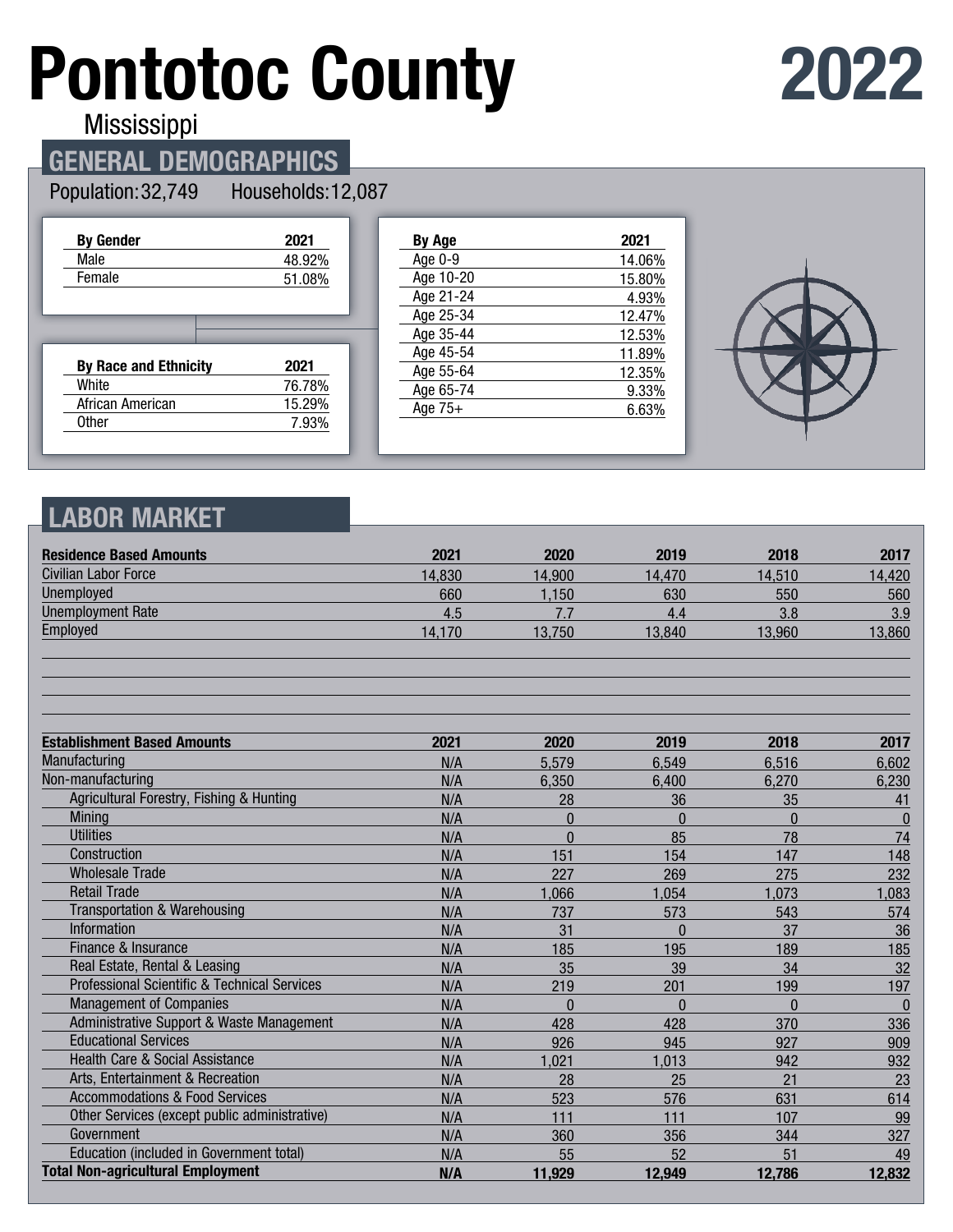|  |  | CONON: |  |
|--|--|--------|--|
|--|--|--------|--|

|                                | 2021     | 2020     | 2019     | 2018     | 2017     | <b>Region</b> |
|--------------------------------|----------|----------|----------|----------|----------|---------------|
|                                |          |          |          |          |          |               |
| <b>Per Capita Income</b>       | \$37,342 | \$33,932 | \$33,058 | \$31,672 | \$31,336 | \$40,894      |
|                                |          |          |          |          |          |               |
| <b>Median Household Income</b> | \$51,519 | \$45,469 | \$46,431 | \$43,904 | \$45,936 | \$50,575      |
| # of Households with Income    |          |          |          |          |          |               |
| Equal or Less Than \$24,999    | 2,624    | 3.008    | 2.896    | 3.147    | 3.070    | 57,091        |
|                                |          |          |          |          |          |               |
| % of Households with Income    |          |          |          |          |          |               |
| Equal or Less Than \$24,999    | 21.71%   | 25.00%   | 24.33%   | 26.53%   | 25.82%   | 25.90%        |
|                                |          |          |          |          |          |               |

| <b>Employment Occupational Composition %</b> | 2021   |
|----------------------------------------------|--------|
| Professional and Technical                   | 14.10% |
| Executive, Administrative and Managerial     | 7.82%  |
| <b>Sales</b>                                 | 7.96%  |
| <b>Administrative Support and Clerical</b>   | 11.16% |
| Production, Craft and Repair                 | 26.47% |
| <b>Transportation and Material Moving</b>    | 14.43% |
| Handlers, Helpers and Laborers               | 0.65%  |
| Service                                      | 17.40% |

| <b>Establishment-Based Employment Composition % 2021</b> |     |
|----------------------------------------------------------|-----|
| Manufacturing                                            | N/A |
| Non-Manufacturing                                        | N/A |



| SOCIAL ENVIRONMENT                                  |          |          |          |          |          |  |
|-----------------------------------------------------|----------|----------|----------|----------|----------|--|
|                                                     | 2021     | 2020     | 2019     | 2018     | 2017     |  |
| <b>Number of Births to Single Teens</b>             | N/A      | 33       | 37       | 24       | 31       |  |
| <b>TANF &amp; Food Stamp Payments per Household</b> | \$403.11 | \$405.02 | \$345.04 | \$449.78 | \$483.46 |  |
| <b>Number of Divorces</b>                           | N/A      | 155      | 159      | 174      | 168      |  |
| <b>Number of Divorces Involving Children</b>        | N/A      | 66       | 73       | 76       | 77       |  |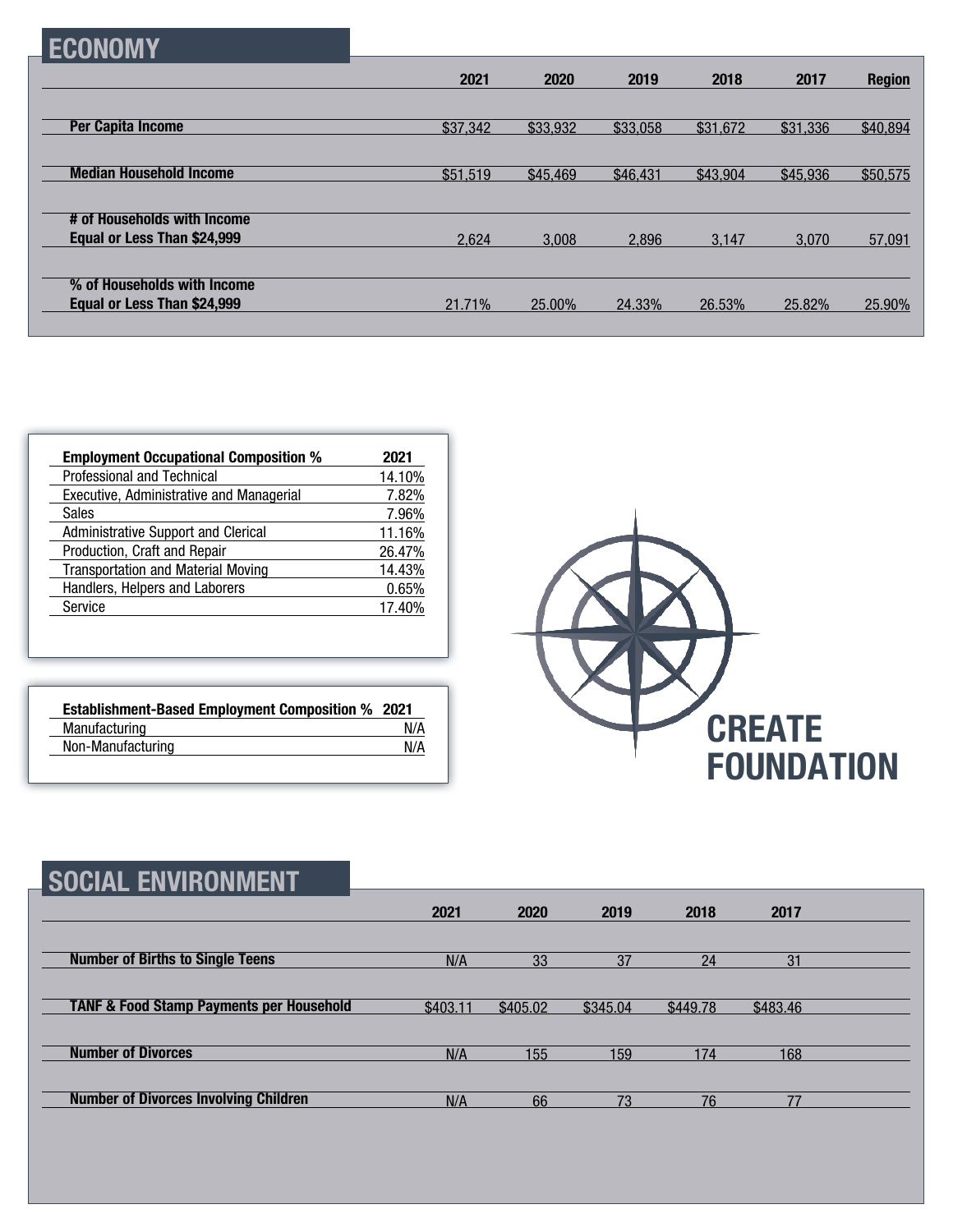### **EDUCATION**

|                                           | 2021     | 2020    | 2019    | 2018    | 2017    | <b>Region</b> |
|-------------------------------------------|----------|---------|---------|---------|---------|---------------|
|                                           |          |         |         |         |         |               |
| Percent of Population 25+ with HS Diploma | 77.04%   | 77.38%  | 76.63%  | 77.25%  | 77.99%  | 82.93%        |
|                                           |          |         |         |         |         |               |
| <b>Average Expenditure per Student</b>    | \$10,482 | \$9,105 | \$8,970 | \$8,394 | \$8,344 | \$11,915      |
|                                           |          |         |         |         |         |               |
| <b>ACT All Students</b>                   | 17.03    | 17.46   | 18.02   | 17.66   | 17.74   | 17.36         |
|                                           |          |         |         |         |         |               |
| <b>Average Class Size</b>                 | 12.70    | 13.55   | 13.68   | 14.50   | 14.34   | 12.57         |

| <b>Educational Attainment % by level</b> | 2021   |
|------------------------------------------|--------|
| Graduate/Professional                    | 6.84%  |
| 4 Year Degree $+$                        | 11.14% |
| Associate's Degree                       | 7.82%  |
| Some College                             | 22.15% |
| High School Diploma                      | 29.10% |
| Some High School                         | 13.80% |
| Some Elementary                          | 9.16%  |

| <b>High School Completer Rate</b> | 2021 |
|-----------------------------------|------|
| Pontotoc County                   | 83.3 |
| <b>Pontotoc City</b>              | 90 Q |

#### **HOUSING**

| ---------                                 |           |           |           |           |          |               |
|-------------------------------------------|-----------|-----------|-----------|-----------|----------|---------------|
|                                           | 2021      | 2020      | 2019      | 2018      | 2017     | <b>Region</b> |
|                                           |           |           |           |           |          |               |
| <b>Percent of Owner Occupied Housing</b>  | 73.52%    | 73.53%    | 73.53%    | 73.51%    | 73.51%   | 68.26%        |
|                                           |           |           |           |           |          |               |
| <b>Percent of Renter Occupied Housing</b> | 26.48%    | 26.47%    | 26.47%    | 26.49%    | 26.49%   | 31.74%        |
|                                           |           |           |           |           |          |               |
| <b>Median Home Value</b>                  | \$128,019 | \$116,434 | \$117,400 | \$101,248 | \$91,508 | \$151,579     |
|                                           |           |           |           |           |          |               |